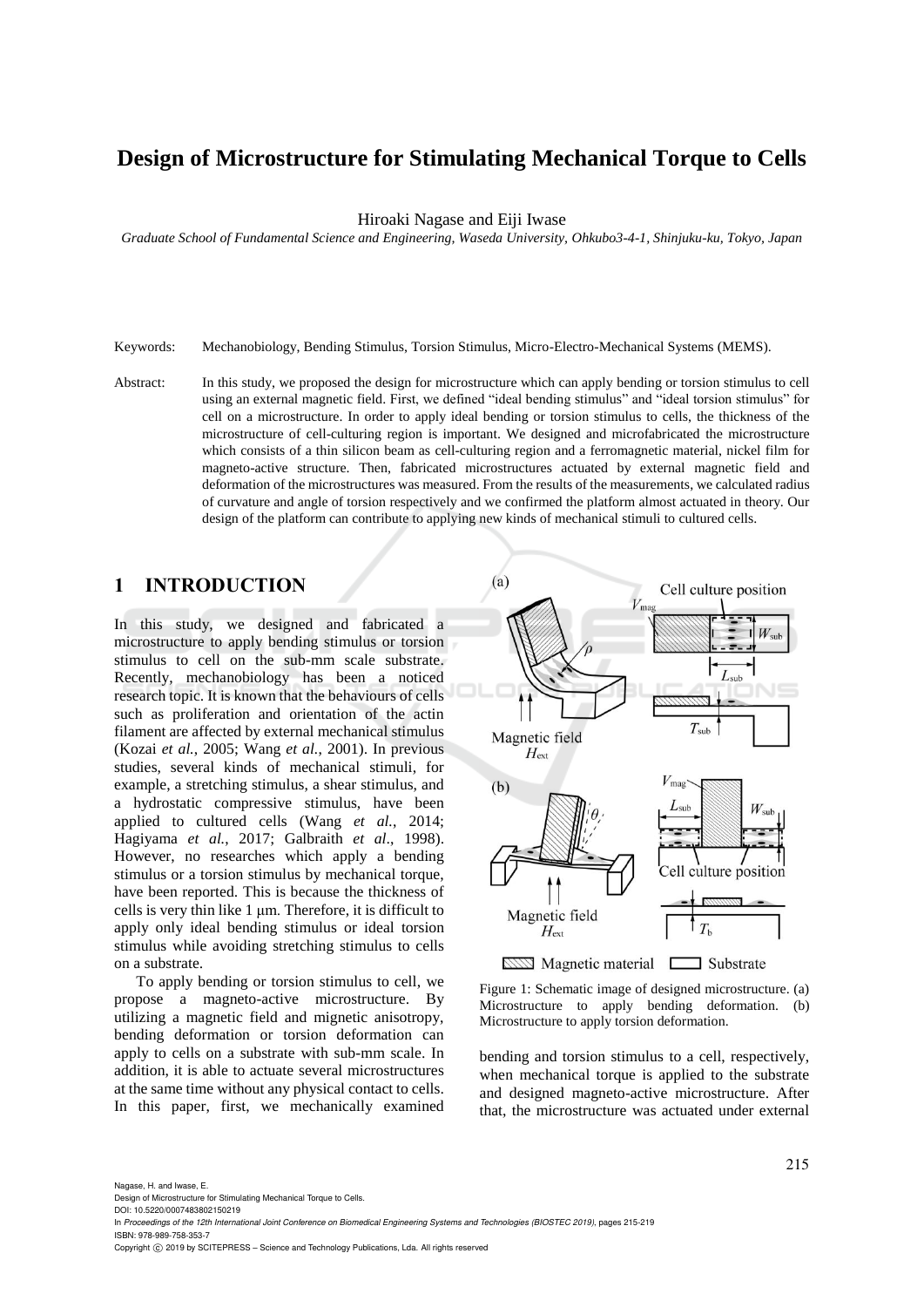magnetic field. We confirmed that the microstructure can be actuated with sub-mm scale in radius of curvature or angle of torsion.

## **2 DESIGN**

Figure 1 shows the schematic image of the microstructure which we designed and fabricated in this study. When bending or torsion stimulus is applied to a cell, it is necessary to consider the centre position of torque where have no deformation. First, we discuss about bending stimulus. As shown in Figure 2, we regard a cell on substrate as a rectangular solid. When bending stimulus is applied to cell on substrate with radius of curvature *ρ*, strain distribution occurs to inside of the cell (Figure 3 (a)). The strain ratio of top position of cell to bottom position of cell is expressed as,

$$
\frac{\varepsilon_{\text{bottom}}}{\varepsilon_{\text{top}}} = \frac{y_{\text{b}} - 0.5t_{\text{cell}}}{y_{\text{b}} + 0.5t_{\text{cell}}}
$$
(1)

where *ε*top and *ε*bottom are the strain of top and bottom position of the cell,  $y<sub>b</sub>$  is a distance from centre of bending, i.e., neutral plane, to centre of the cell, and  $t_{cell}$  is the thickness of the cell. In the case of  $y_b = 0$ , namely, the position of neutral plane is centre of the cell, we obtain  $\varepsilon_{bottom} / \varepsilon_{top} = -1$  from Equation (1). In this case, ideal bending stimulus is applied to the cell. On the other hand, in the case of  $y_b \gg t_{cell}$ , i.e., the position of neutral plane is too far from the cell, we obtain  $\varepsilon$ <sub>bottom</sub> /  $\varepsilon$ <sub>top</sub>  $\approx$  1 from Equation (1). In this case, we can estimate the stimulus of the cell as compressive or tensile stimulus not bending stimulus. By designing  $y<sub>b</sub>$  to near zero, we can apply more ideal bending stimulus to cells. By calculating an equation about the total stress on cross section of a cell and a substrate, the value of  $y<sub>b</sub>$  is obtained. The equation is expressed as,

$$
\frac{E_{\text{cell}}}{\rho} \{ (y_b + 0.5t_{\text{cell}})^2 - (y_b - 0.5t_{\text{cell}})^2 \} + \frac{E_{\text{sub}}}{\rho} (y_b - 0.5t_{\text{cell}})^2
$$
\n
$$
= \frac{E_{\text{sub}}}{\rho} (t_{\text{sub}} - y_b + 0.5t_{\text{cell}})^2
$$
\n(2)

where,  $E_{cell}$  is the young's elastic modulus.  $E_{sub}$  and *t*sub are the young's elastic modulus and thickness of cell culture substrate, respectively.

Next, we discuss about torsion stimulus. The discussion is almost the same as the discussion about bending stimulus. In case of rectangular cross-section, strain distribution is non-linear. However, we



Figure 2: modelling of cultured cell on a substrate.



Figure 3: Schematic image of strain distribution in a cell. (a) Strain distribution during bending stimulus. (b) Shear strain distribution during torsion stimulus.

assumed linear strain distribution as a circular crosssection to consider simply. When torsion stimulus is applied to a cell on substrate with angle of torsion *θ*, shear stress distribution occurs on inside of the cell (Figure 3 (b)). The shear stress ratio of top position of cell to bottom position of cell is expressed as,

$$
\frac{\gamma_{\text{bottom}}}{\gamma_{\text{top}}} = \frac{y_t - 0.5t_{\text{cell}}}{y_t + 0.5t_{\text{cell}}}
$$
(3)

where, *γ*top and *γ*bottom are the shear strain of top and bottom position of the cell and  $y_t$  is a distance from centre of torsion to centre of cell. In the case of  $y_t = 0$ , namely, centre of torsion is centre of cell, we obtain  $\gamma$ <sub>bottom</sub> /  $\gamma$ <sub>top</sub> = -1 from Equation (3). In this case, ideal torsion stimulus is applied to the cell. On the other hand, in the case of  $y_t \gg t_{cell}$ , we obtain  $\gamma_{bottom} / \tau_{top} \approx$ 1 from Equation (3) and this equation indicates that the torsion stimulus of cell is totally same as shear stimulus. By designing  $y_t$  to near zero, we can apply more ideal torsion stimulus to the cell. By calculating an equation about total shear stress on cross section of a cell and a substrate, the value of  $y_t$  is obtained. The equation is expressed as,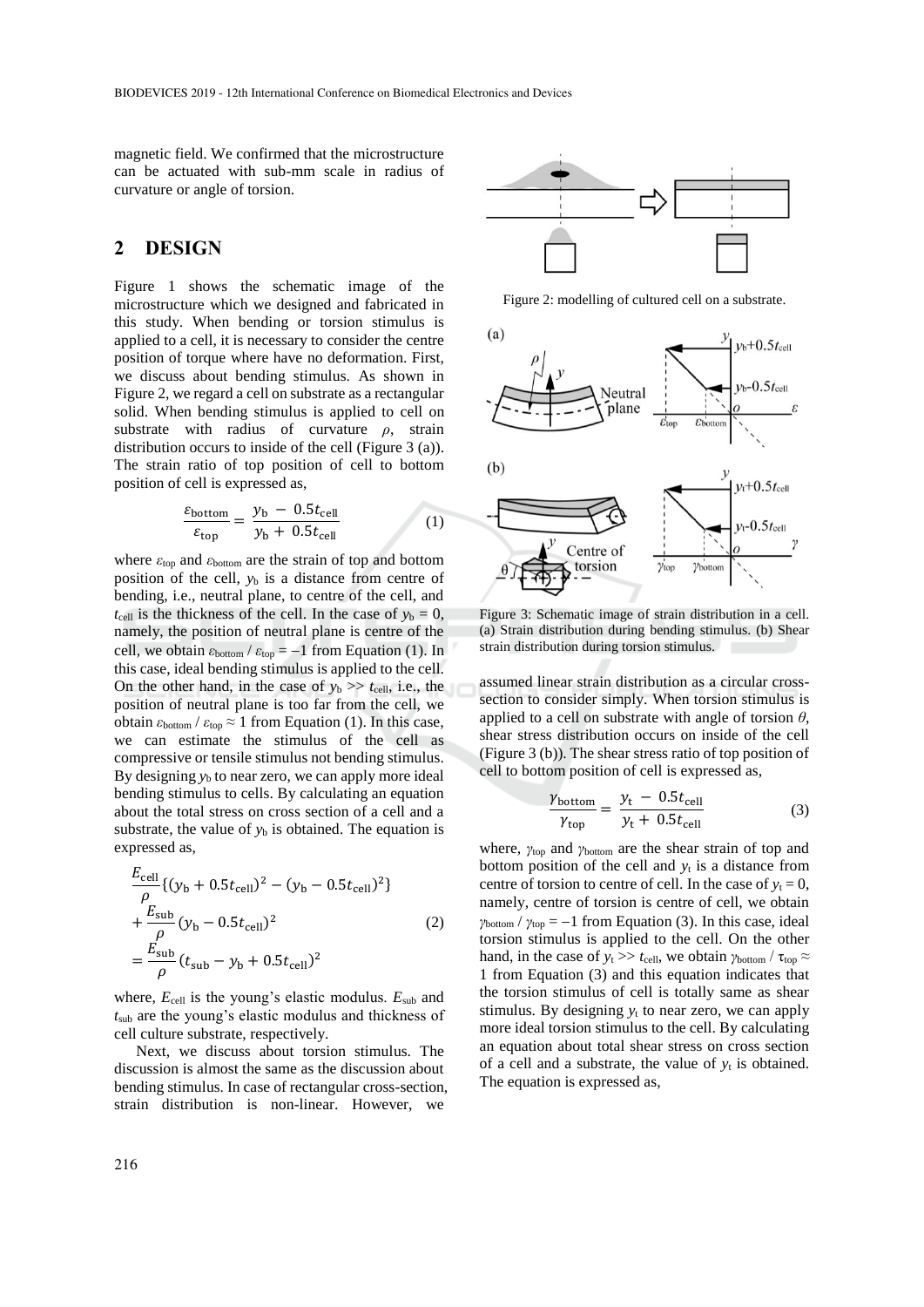$$
G_{\text{cell}} \theta \{ (y_t + 0.5t_{\text{cell}})^2 - (y_t - 0.5t_{\text{cell}})^2 \} + G_{\text{sub}} \theta (y_t - 0.5t_{\text{cell}})^2 = G_{\text{sub}} \theta (t_{\text{sub}} - y_t + 0.5t_{\text{cell}})^2
$$
(4)

where,  $G_{\text{cell}}$  and  $G_{\text{sub}}$  are shear modulus of the cell and the cell culture substrate.

To apply bending or torsion stimulus to cells, which cultured on sub-mm area, we utilized magnetic anisotropy. By patterning a soft magnetic material on beam, bending or torsion deformation can be obtained as shown in Figure 1. The inclination of the magnetic material is tuned by an external magnetic field applied perpendicularly to the microstructure. By calculating an equation about the magnetic torque and the torque generated by elastic deformation of the beam, magnitude of bending or torsion stimulus against an external magnetic field is obtained. In the case of rectangular beam, the equation is expressed as (Iwase et al., 2005; Roark et al., 1989),

$$
\frac{(L_{\rm sub}/\rho)}{\cos(L_{\rm sub}/\rho)} = \frac{12M_{\rm S}}{E_{\rm sub}} \cdot \frac{V_{\rm mag} \cdot L_{\rm sub}}{W_{\rm sub} \cdot T_{\rm sub}^3} \cdot H_{\rm ext}
$$
(5)

for bending stimulus and,

$$
\frac{\eta \cdot L_{\text{sub}}}{\cos(\eta \cdot L_{\text{sub}})} = \frac{2M_{\text{S}}}{32G_{\text{sub}}} \cdot \frac{V_{\text{mag}} \cdot L_{\text{sub}}}{W_{\text{sub}} \cdot T_{\text{sub}}^3} \cdot H_{\text{ext}}
$$
(6)

for torsion stimulus. Where, *η* is an angle of torsion par unit length. *V*mag and *M*<sup>s</sup> are the volume and the saturation magnetization of magnetic material, respectively. *L*sub and *W*sub are length, and width of the cell culture substrate.

# **3 FABRICATION AND EXPERIMENTAL RESULT**

We fabricated the microstructure. To decide detail dimensions, we targeted C2C12 as an example. We estimated the length of C2C12 on substrate about 100 μm. Therefore, the size of deforming substrate was set 100 μm in length and 50 μm in width. To fabricate the microstructure with size of micro order, we utilized silicon (Si) with sub-micron thickness as the substrate. Si is suited to microfabrication and fabricate free standing structure like Figure 1 easily. In the case of C2C12, assuming that the thickness is 1μm, on 270 nm Si substrate,  $y_b = 635$  nm and  $y_t = 635$  nm from Equations (2) and (4). Therefore, we obtain *ε*bottom/*ε*top  $\approx 0.12$  and  $\tau_{bottom}/\tau_{top} \approx 0.12$ , respectively.

Fabrication process is shown in Figure 4. In the fabrication process, silicon-on-insulator (SOI) wafer was used. The thickness of the device Si layer, box layer, and handle Si layer of the SOI wafer were 270



Figure 4: Cross-sectional diagrams of the fabrication process. (a) Sputtering Ni layer. (b) Etching Ni and device-Si layer. (c) Etching Ni layer and pattern SU-8 layer. (d) Etching handle-Si layer. (e) Etching SiO<sub>2</sub> layer.



Figure 5: Images of fabricated microstructures. (a) The microstructure to apply bending stimulus. (b) The microstructure to apply torsion stimulus. Scar bars, (a) and (b): 100 μm.

nm, 200 nm, and 300 μm, respectively. First, nickel (Ni) layer with the thickness of 200 nm was sputtered on the SOI wafer as a magnetic material (Figure 4 (a)). Ni has a high saturation magnetization  $(M_s = 0.6$  T). Then, the Ni layer was patterned using photolithography, and the device Si layer was etched with inductively-coupled-plasma reactive-ion etching  $(ICP-RIE)$  using the Ni layer as a mask (Figure 4 (b)). After that, the Ni layer was patterned again to remove the Ni layer from the surface of cell culture region and a negative photoresist (SU-8) was coated and patterned on the Ni layer (Figure 4 (c)). We used SU-8 to prevent a bending of beam, which is caused by a strain mismatch between the Si layer and the Ni layer. Then, the handle Si layer was patterned and etched with ICP-RIE (Figure 4 (d)). Finally, the structure was released by etching the box layer using HF vapour (Figure 4 (e)). Fabricated microstructure is shown in Figure 5. To compare with Equations (5) and (6), we fabricated some microstructures with different value of *V*mag by designing the width of Ni layer.

We actuated the fabricated microstructures. Figure 6 (a) shows the image of the experimental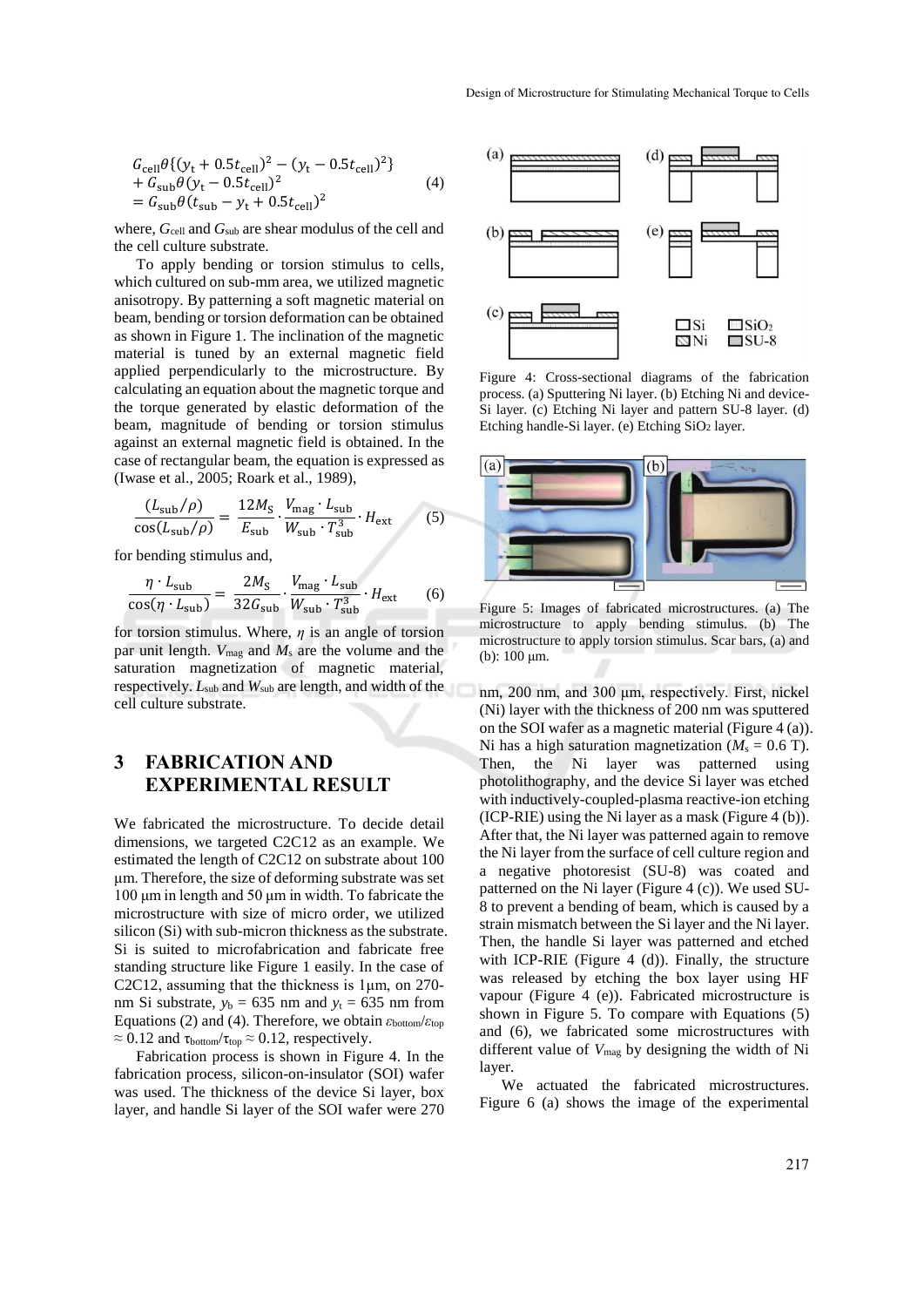

Figure 6: Images of experiment. (a) Experimental setup to measure inclination angles of microstructures. (b) Inclination of the microstructure for bending stimulus under  $H_{\text{ext}} = 343$  kA/m. (c) Inclination of the microstructure for torsion stimulus under  $H_{ext} = 343$  kA/m. Scar bars, (b) and (c):  $100 \mu m$ .

setup. Using a permanent magnet, external magnetic field was perpendicularly applied to the microstructure and the value of *H*ext was controlled by setting the distance from the microstructure to the permanent magnet. We observed and measured inclination angle of magnetic material from the side using microscope. Figures 6 (b) and (c) show the microscope image of the microstructure applied external magnetic field. We confirmed the actuation of the microstructure. As shown in Figures 6 (b) and (c), we can actuate some microstructures at the same time. These results indicate that we can apply some magnitudes of stimulus to cells in an external magnetic field at the sometime.

We calculated the deformation of substrate, i.e., *ρ* and  $\eta$  from the measured inclination angle. Figures 7 (a) and (b) show the relationship between  $H_{ext}$  and  $\rho$ , and the relationship between  $H_{ext}$  and  $\eta$ , respectively. Theoretical curves in Figures 7 (a) and (b) were obtained from Equations (5) and (6), respectively. Figure 7 (a) indicates that substrate totally deformed in theory for each microstructures, which have different value of  $V_{\text{mag}}$ . The minimum  $\rho$  was less than 100 μm, which is almost same size as C2C12. This result suggests that the microstructure might be possible to apply enough magnitude of bending stimulus to cells. On the other hand, from Figure 7 (b),



Figure 7: Experimental results. (a) Relationship between external magnetic field and radius of curvature *ρ*. (b) Relationship between external magnetic field and angle of torsion *η*.

the actuation of the microstructure for torsion stimulus was less than theoretical value for each microstructures. Causes of this result might be effect of thin rectangular-shaped cross section and/or effect of the centre position of torque in the microstructure. However, the maximum  $\eta$  was about 130 deg/mm. From this result, the microstructure might be able to apply torsion stimulus to the cell in some degree and increasing the *V*mag or using other magnetic material, which has higher saturation magnetization, larger *η* might be able to apply to cell. By designing the dimensions of the cell culture microstructure, we can design the magnitude of bending or torsion stimulus.

## **4 CONCLUSIONS**

We proposed the design of microstructures to apply bending or torsion stimulus to cultured cell by using magnetic anisotropy. As a result, we deformed substrate with 100 μm in radius of curvature at the least in the case of bending deformation and with 130 deg/mm angle of torsion at the most.